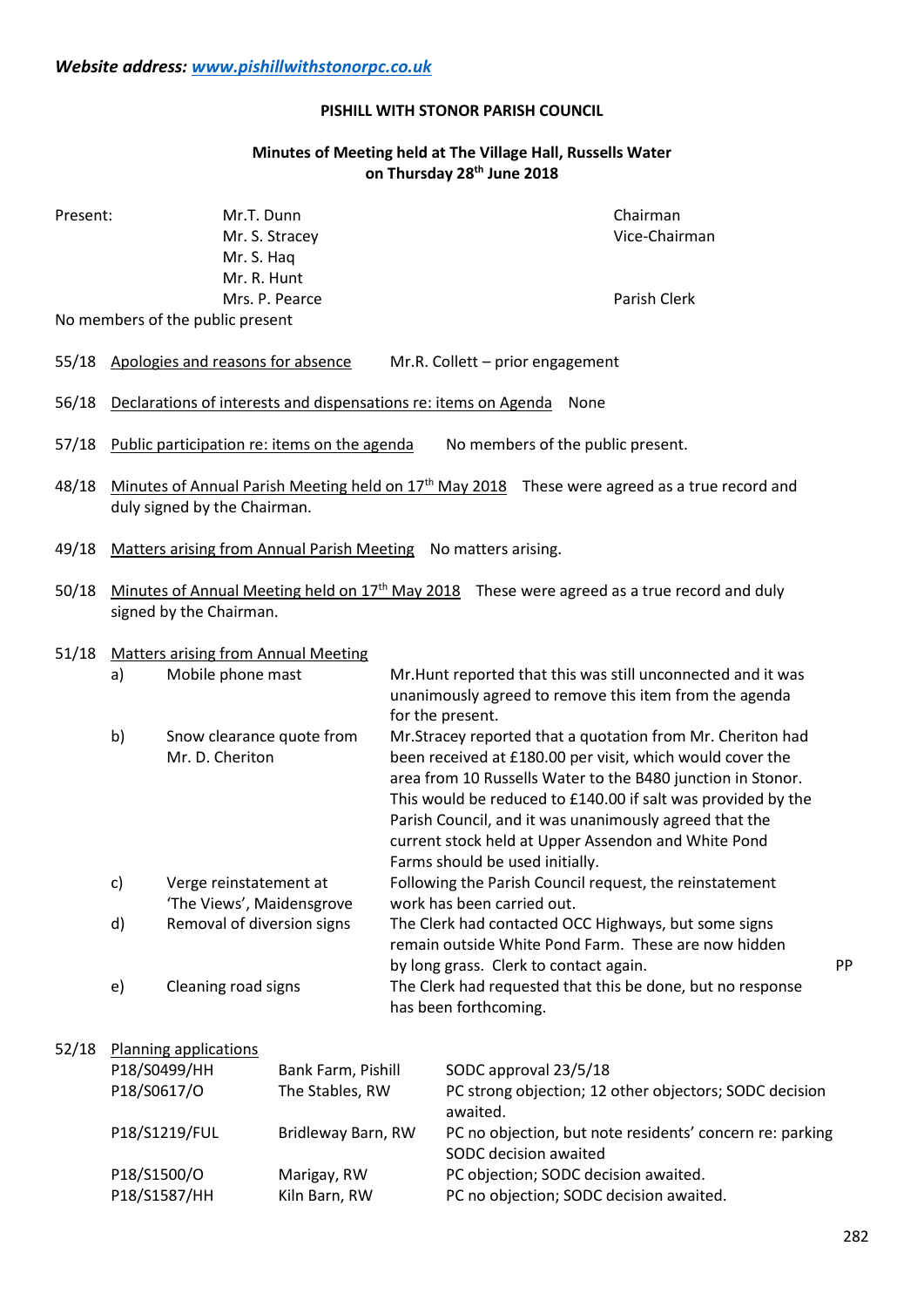## 52/18 Planning applications (cont)

 $53/18$ 

|                                                                                             | P18/S1804/AG  |                   |                               |                                                                               | White Pond Farm, Stnr PC not necessary for applicant to provide further<br>details, but SODC seek full planning application |            |  |  |  |
|---------------------------------------------------------------------------------------------|---------------|-------------------|-------------------------------|-------------------------------------------------------------------------------|-----------------------------------------------------------------------------------------------------------------------------|------------|--|--|--|
| P18/S1847/LB                                                                                |               |                   |                               | Forge Cottage, Stnr                                                           | PC no objection but feel removal of doors would<br>improve the façade; SODC decision awaited.                               |            |  |  |  |
| P18/S1933/HH                                                                                |               | Deers Leap, Mgve  |                               | PC no objection; SODC decision awaited.                                       |                                                                                                                             |            |  |  |  |
|                                                                                             | P18/S1693/FUL |                   |                               |                                                                               | Whitfield Bungalow, RW PC no objection but ask that neighbours concerns<br>the window layout be considered.                 |            |  |  |  |
|                                                                                             | P18/S2030/HH  |                   |                               | 8 Russells Water, RW                                                          | PC no objection; SODC decision awaited.                                                                                     |            |  |  |  |
| Finance                                                                                     |               |                   |                               |                                                                               |                                                                                                                             |            |  |  |  |
| Parish Council accounts The Clerk reported that the internal audit had been completed<br>a) |               |                   |                               |                                                                               |                                                                                                                             |            |  |  |  |
|                                                                                             |               |                   |                               |                                                                               | and the documents sent to Moore Stephens, external auditors.                                                                |            |  |  |  |
|                                                                                             |               |                   |                               |                                                                               | The Exercise of Public Rights notice had been published on the                                                              |            |  |  |  |
|                                                                                             |               |                   |                               | Parish Council website and will run from 18 <sup>th</sup> June for 30 working |                                                                                                                             |            |  |  |  |
|                                                                                             |               |                   |                               | days, as required.                                                            |                                                                                                                             |            |  |  |  |
|                                                                                             |               |                   |                               |                                                                               | The internal auditor had calculated that the Clerk had been under-                                                          |            |  |  |  |
|                                                                                             |               |                   |                               |                                                                               | paid during the previous year by the sum of £661.63.                                                                        |            |  |  |  |
| b)                                                                                          |               | Insurance renewal |                               |                                                                               | The documentation had been received from Came & Company.                                                                    |            |  |  |  |
| c)                                                                                          | Receipts      |                   |                               | P16/S8397/HH.                                                                 | A CIL payment of £2,837.25 had been received from SODC re:                                                                  |            |  |  |  |
| d)                                                                                          | VAT refund    |                   |                               |                                                                               | The VAT refund of £64.76 had been received.                                                                                 |            |  |  |  |
| e)                                                                                          | Payments:     |                   |                               |                                                                               |                                                                                                                             |            |  |  |  |
|                                                                                             |               |                   |                               | Cheques drawn since last meeting:                                             |                                                                                                                             |            |  |  |  |
|                                                                                             |               | Ch.no: 100359     |                               | RJS (IA) Internal Audit fee                                                   |                                                                                                                             | £150.00    |  |  |  |
|                                                                                             |               | 100540            |                               |                                                                               | P.A. Pearce (underpaid wages 2018)                                                                                          | £661.63    |  |  |  |
|                                                                                             |               | 100541            |                               | HMRC (payment re: above)                                                      |                                                                                                                             | £ 40.00    |  |  |  |
|                                                                                             |               |                   | Cheques drawn at the meeting: |                                                                               |                                                                                                                             |            |  |  |  |
|                                                                                             | Ch.no: 100542 |                   |                               |                                                                               | Chiltern Society (annual subscription)                                                                                      | £ 30.00    |  |  |  |
|                                                                                             |               | 100543            |                               | Cancelled                                                                     |                                                                                                                             | ---------- |  |  |  |
|                                                                                             |               | 100544            |                               |                                                                               | The Village Hall, R Wtr (mtg hire, 11/2 hrs @ £12ph)                                                                        | £ 18.00    |  |  |  |
|                                                                                             |               | 100545            |                               | HMRC (Clerk's tax 3rd period)                                                 |                                                                                                                             | £140.80    |  |  |  |
|                                                                                             |               | 100546            |                               |                                                                               | P.A. Pearce (Clerk's wages 6 wks @ $E84pw = E504.00$                                                                        |            |  |  |  |
|                                                                                             |               |                   |                               |                                                                               | less tax £140.80 = £363.20 + tel exps £20.00)                                                                               | £383.20    |  |  |  |

\_\_\_\_\_\_\_\_\_\_\_\_\_\_\_\_\_\_\_\_\_\_\_\_\_\_\_\_\_\_\_\_\_\_\_\_\_\_\_\_\_\_\_\_\_\_\_\_\_\_\_\_\_\_\_\_\_\_\_\_\_\_\_\_\_\_\_\_\_\_\_\_\_\_\_\_\_\_\_\_\_\_\_\_\_\_\_\_\_\_\_\_\_

f) The Parish Council had been contacted by Barclays Bank in connection with the lack of recent transactions on the 'Queen's Birthday' account. This was discussed by the councillors who agreed that the account should be closed and the balance transferred to a Parish Council Amenity Account. The Clerk will inform Barclays Bank accordingly

### 54/18 Parish Communications

Mr.Haq reported that Stonor, Russells Water and Maidensgrove are all now functioning. It was anticipated that connections in Pishill with be completed from 1<sup>st</sup> July, and Pishill residents will be able to order their broadband service from 9<sup>th</sup> July onwards.

## 55/18 Defibrillators in Parish

The Clerk continues to make enquiries of the District and County Councillors, and Mrs. Suzanne Stickley, as to the possibilities of funding for defibrillators in the parish, and had expected replies by the meeting. As results were not complete this will now be brought forward to the next meeting. b/f

### 56/18 Roads

a) B480 Still unresolved. Clerk to continue to press for action.